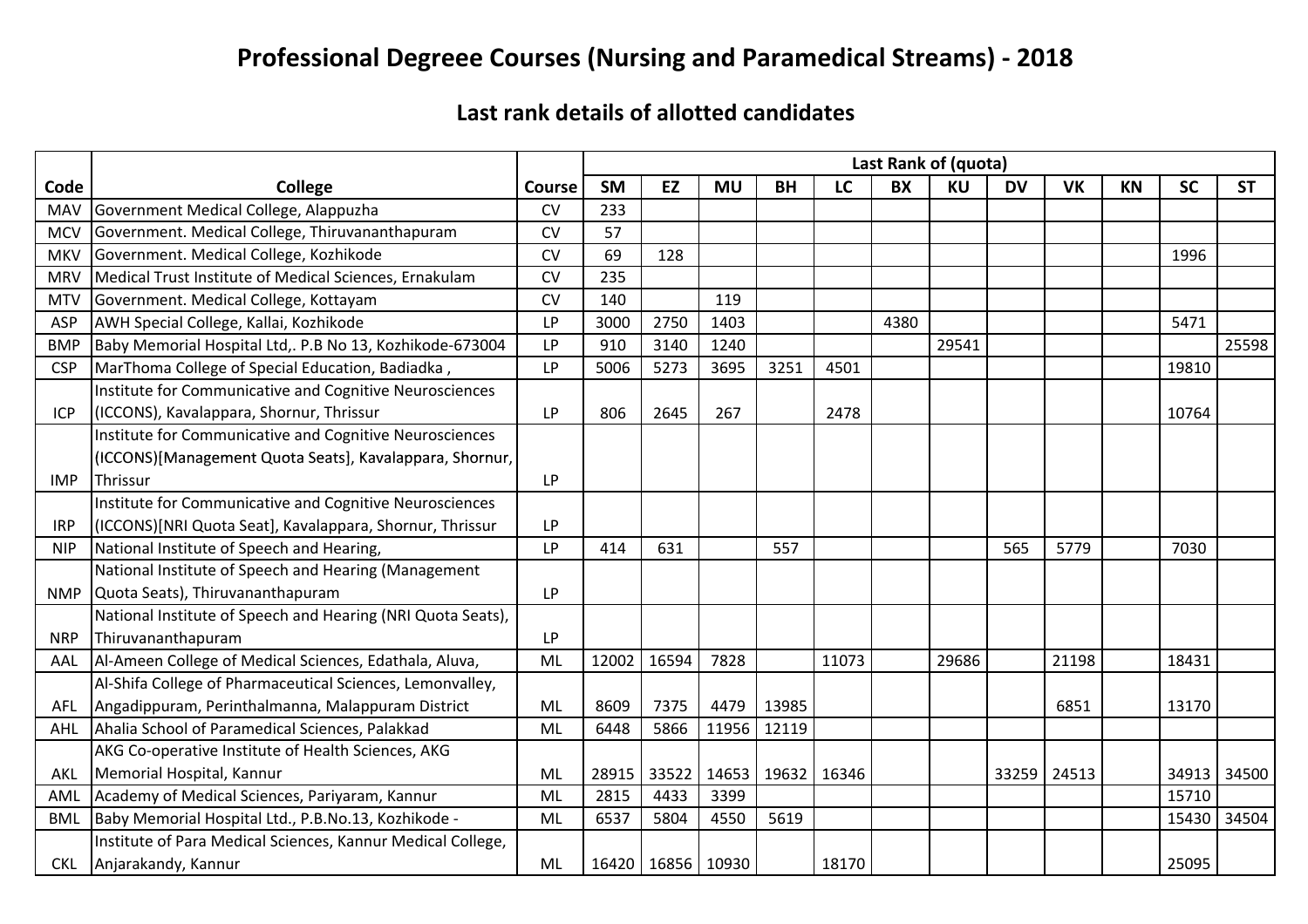|            | College of Paramedical Sciences, EMS Memorial                 |           |       |                                       |       |       |       |             |       |       |             |       |       |             |
|------------|---------------------------------------------------------------|-----------|-------|---------------------------------------|-------|-------|-------|-------------|-------|-------|-------------|-------|-------|-------------|
| EML        | Cooperative Hospital & Research Centre, Perinthalmanna,       | ML        | 6888  | 11502                                 | 8369  |       |       |             |       |       |             |       | 12627 |             |
| <b>HCL</b> | Holycross College of Allied Health Sciences, Kollam           | ML        | 5336  | 8897                                  | 4722  | 4783  | 8797  |             | 22672 |       |             |       | 11721 |             |
|            | Co-operative Institute of Health Sciences, Kerala Co-         |           |       |                                       |       |       |       |             |       |       |             |       |       |             |
| <b>KCL</b> | operative Hospital Federation Ltd, Nettoor, Thalassery,       | ML        | 9695  | 7427                                  | 10007 |       |       |             |       | 15622 | 23669       |       |       | 13420 26213 |
| <b>KML</b> | Govt. Medical College, Kozhikode                              | ML        | 1070  | 484                                   | 452   | 603   |       |             |       | 1266  |             |       | 3464  |             |
|            | KMCT College of Allied Health Sciences, KMCT Medical          |           |       |                                       |       |       |       |             |       |       |             |       |       |             |
| KTL        | College campus, Manassery. P.O.                               | <b>ML</b> | 4786  | 5710                                  | 5463  | 7525  | 21556 |             |       |       |             |       | 25095 |             |
|            | KVM Institute of Paramedical Sciences, P.B. No 13,            |           |       |                                       |       |       |       |             |       |       |             |       |       |             |
| KVL        | Cherthala, Alappuzha-688 524                                  | ML        | 14455 | 15446                                 | 13586 |       | 10897 | 14588       |       |       | 16696       |       | 15179 |             |
|            | Moulana College of Pharmaceutical Sciences, Near Railwya      |           |       |                                       |       |       |       |             |       |       |             |       |       |             |
| MCL        | Station, Angadippuram P.O., Malappuram .P.O.-679321           | <b>ML</b> | 7208  | 14942                                 | 7599  |       |       |             |       | 16988 |             |       | 21767 |             |
|            | MES Institute of Paramedical Sciences, MES academy of         |           |       |                                       |       |       |       |             |       |       |             |       |       |             |
| MEL        | Medical Sciences, Perinthalmanna, Malappuram                  | ML        |       | 11220 16815                           | 10285 | 17046 |       | 19611       |       |       |             | 14743 | 12943 |             |
| MHL        | Mother College of Paramedical Sciences, Thrissur              | ML        | 16611 | 18120                                 | 16878 | 15673 |       | 13275       | 22944 |       |             |       | 25256 |             |
|            | MIMS College of Allied Health sciences, MIMS Academy          |           |       |                                       |       |       |       |             |       |       |             |       |       |             |
| MIL        | Vazhayoor, Puthukode P.O, Malappuram.                         | <b>ML</b> | 7373  | 8921                                  | 7588  |       |       |             |       | 9587  |             |       | 20434 |             |
|            | Medical Trust Institute of Medical Sciences, MTIMS, Seaport   |           |       |                                       |       |       |       |             |       |       |             |       |       |             |
|            | MTL   Airport Road, Irumpanam, Ernakulam - 682309             | ML        | 10222 | 7477                                  | 6974  |       | 10202 |             |       | 16543 |             |       |       |             |
|            | Presentation Centre of Allied Sciences, Puthenvelikkara,      |           |       |                                       |       |       |       |             |       |       |             |       |       |             |
| <b>PCL</b> | Ernakulam-683594                                              | ML        | 17875 | 12091                                 | 7587  | 17193 | 17914 |             |       |       |             |       | 24389 |             |
|            | St. Gregorious College of social sciences, Parumala,          |           |       |                                       |       |       |       |             |       |       |             |       |       |             |
| SGL        | Pathanamthitta                                                | ML        | 9547  | 17508                                 | 18345 |       |       |             |       |       | 16950 19169 | 19838 | 18183 |             |
|            | Centre for Professional and Advanced Studies, School of       |           |       |                                       |       |       |       |             |       |       |             |       |       |             |
| SKL        | Medical Education, Manimalakunnu, Kottayam                    | ML        | 20282 | 25045                                 | 30713 |       | 32801 |             |       |       |             |       | 26460 |             |
|            | Centre for Professional and Advanced Studies, School of       |           |       |                                       |       |       |       |             |       |       |             |       |       |             |
| SML        | Medical Education, GandhiNagar.P.O. Kottayam                  | ML        | 18795 | 21348                                 | 22786 |       |       | 22880 16551 |       |       |             |       | 24243 |             |
|            | Centre for Professional and Advanced Studies, School of       |           |       |                                       |       |       |       |             |       |       |             |       |       |             |
| <b>SPL</b> | Medical Education, Puthuppally, Kottayam                      | ML        | 21961 | 27524                                 | 26168 |       |       |             |       |       |             |       | 28448 |             |
|            | Centre for Professional and Advanced Studies, School of       |           |       |                                       |       |       |       |             |       |       |             |       |       |             |
|            | SRL   Medical Education, Regional Centre, Angamaly, Ernakulam | ML        |       | 17573   17938   18963   18102   20541 |       |       |       |             |       |       |             |       | 26004 |             |
| <b>TVL</b> | Govt. Medical College, Thiruvananthapuram                     | ML        | 1281  | 774                                   | 1069  |       | 3093  |             |       |       | 1993        |       | 10142 |             |
| WFL        | West Fort Institute of Paramedical Sciences, Thrissur         | ML        | 17165 | 15986                                 | 12046 | 8533  | 19843 |             |       |       |             |       | 15040 | 27257       |
| <b>BMR</b> | Baby Memorial Hospital Ltd., PB No.13, Kozhikode              | <b>MR</b> | 834   | 1058                                  | 1004  |       |       |             |       |       |             |       | 4425  |             |
| <b>MCR</b> | Malabar Cancer Centre, Thalassery, Kannur                     | <b>MR</b> | 3807  | 2481                                  | 1946  | 8317  | 4351  |             |       | 20202 | 3466        |       | 7175  | 26456       |
|            | Centre for Professional and Advanced Studies, School of       |           |       |                                       |       |       |       |             |       |       |             |       |       |             |
|            | SMR   Medical Education, Gandhi Nagar, Kottyam                | MR        | 8551  | 6524                                  | 7789  |       |       | 12150 16632 |       |       |             |       | 12837 |             |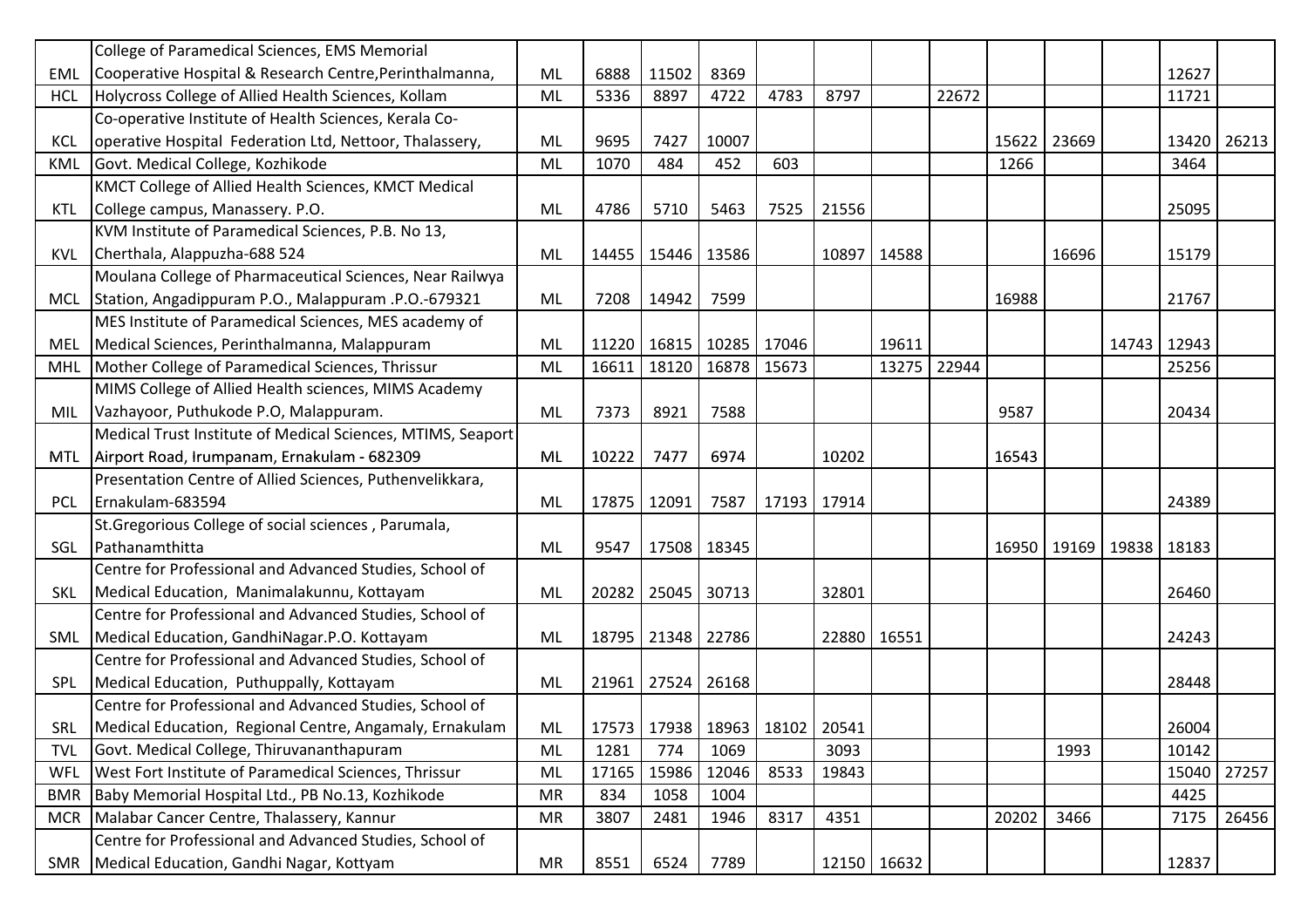| <b>ACN</b> | Ananthapuri College of Nursing, Chakka,                       | <b>NU</b> | 4579  | 5517  | 7630                          | 7134  | 5396  |       |                                       | 10257 |       |                   | 18265 | 20169 |
|------------|---------------------------------------------------------------|-----------|-------|-------|-------------------------------|-------|-------|-------|---------------------------------------|-------|-------|-------------------|-------|-------|
| AFN        | Al-shifa College of Nursing, Perinthalmanna, Malappuram       | <b>NU</b> | 7221  | 8450  | 8522                          | 14808 | 17760 |       |                                       | 19675 | 7492  |                   | 22480 |       |
|            | College of Nursing Assisi Hospital, Propose                   |           |       |       |                               |       |       |       |                                       |       |       |                   |       |       |
|            | AHN P.O, Erumely, Kottayam-686509                             | <b>NU</b> | 15498 |       | 15699   18844   18064         |       | 21036 |       |                                       |       |       |                   | 15613 |       |
|            | Sree Anjaneya College of Nursing, Malabar Medical College     |           |       |       |                               |       |       |       |                                       |       |       |                   |       |       |
| AJN        | Campus, Uliyeri, Modakkallur, Kozhikode -673315               | <b>NU</b> | 14007 |       | 12164   16507   12146   15878 |       |       |       |                                       | 19225 | 16830 |                   | 24713 |       |
|            | A.K.G. Memorial Co-operative College of Nursing, Mavilayi,    |           |       |       |                               |       |       |       |                                       |       |       |                   |       |       |
| AKN        | Kannur-670622                                                 | <b>NU</b> | 9356  | 11044 | 15717                         | 10493 |       | 12633 |                                       |       |       | 24695             | 20484 | 19290 |
| <b>ALN</b> | Govt. College of Nursing, Alappuzha                           | <b>NU</b> | 1019  | 1199  | 1548                          | 1108  | 3421  |       | 13216                                 | 3333  | 1689  | 5137              | 4028  | 18670 |
|            | College of Nursing, Academy of Medical Science, Pariyaram,    |           |       |       |                               |       |       |       |                                       |       |       |                   |       |       |
|            | AMN Kannur                                                    | <b>NU</b> | 5075  | 5956  | 13760                         | 4138  | 7908  |       |                                       | 10056 | 3919  |                   | 15493 | 14811 |
|            | Archana College of Nursing, Archana Hospital Complex,         |           |       |       |                               |       |       |       |                                       |       |       |                   |       |       |
| ARN        | Pandalam P.O, Pathanamthitta - 689501                         | <b>NU</b> | 14615 | 15083 |                               |       |       |       | 29908                                 |       |       | 20123 31058 23911 |       |       |
| ASN        | AL Mas College of Nursing, Kottakal, Malappuram               | <b>NU</b> | 15300 | 16165 | 14244                         | 14317 | 17375 |       |                                       | 16131 |       |                   | 22450 | 35071 |
|            | Amala College of Nursing, Amala Nagar P.O Thrissur -          |           |       |       |                               |       |       |       |                                       |       |       |                   |       |       |
|            | 680555 (Christian Management - Eligible Community - Syro      |           |       |       |                               |       |       |       |                                       |       |       |                   |       |       |
| ATN        | Malabar Christian)                                            | <b>NU</b> | 2047  | 2286  | 5419                          | 4880  | 3690  |       |                                       |       |       |                   | 20536 |       |
| <b>AWN</b> | Aswini College of Nursing, Thrissur -680751                   | <b>NU</b> | 8962  | 12372 | 19951                         | 9365  | 9526  |       |                                       | 19734 | 9084  |                   | 15166 | 33256 |
| <b>AZN</b> | Azeezia College of Nursing, Meeyannur, Kollam                 | <b>NU</b> | 9803  | 11878 | 12387                         |       | 10961 | 9981  |                                       | 19770 |       |                   | 20297 |       |
|            | Bishop Benziger College of Nursing, P.B. No. 46, Saastri Jn., |           |       |       |                               |       |       |       |                                       |       |       |                   |       |       |
|            | Kollam - 691001 (Christian Management - Eligible              |           |       |       |                               |       |       |       |                                       |       |       |                   |       |       |
| <b>BBN</b> | community- Latin Catholic)                                    | <b>NU</b> | 6876  |       | 13768                         | 9013  | 7198  |       |                                       |       |       |                   | 16719 |       |
| <b>BCN</b> | BCF College of Nursing, Vaikom, Kottayam                      | <b>NU</b> | 11124 | 10585 | 16904                         | 10604 | 11339 |       |                                       | 15319 | 13755 |                   | 15288 |       |
| <b>BMN</b> | Baby Memorial College of Nursing, Kozhikode                   | <b>NU</b> | 4562  | 5290  | 7351                          | 5636  | 13244 |       |                                       | 11640 | 10038 |                   | 7521  | 21278 |
|            | Caritas College of Nursing, Caritas Hospital, Thellakom P.O   |           |       |       |                               |       |       |       |                                       |       |       |                   |       |       |
|            | Kottayam -686016 (Christian Management - Eligible             |           |       |       |                               |       |       |       |                                       |       |       |                   |       |       |
|            | CAN   community - Knanaya Catholic Christian)                 | <b>NU</b> | 2545  | 5806  | 15270                         | 5811  | 4571  |       |                                       |       |       |                   | 15833 |       |
|            | St. Thomas College of Nursing, Chethipuzha, Kurisummoodu      |           |       |       |                               |       |       |       |                                       |       |       |                   |       |       |
|            | PO, Chaganassery, Kottayam686 104 (Christian                  |           |       |       |                               |       |       |       |                                       |       |       |                   |       |       |
|            | Management - Eligible community - Syro Malabar Catholic       |           |       |       |                               |       |       |       |                                       |       |       |                   |       |       |
|            | CCN Christian of Arch diocese of Changanachery)               | <b>NU</b> | 4272  | 8114  | 8264                          | 5435  | 8994  |       |                                       |       |       |                   | 18419 |       |
|            | College of Nursing, Kerala Co-Operative Hospital Fedration    |           |       |       |                               |       |       |       |                                       |       |       |                   |       |       |
| <b>CHN</b> | Ltd. Thalassery                                               | <b>NU</b> | 12946 |       | 10838 20167                   |       |       | 14254 |                                       |       |       | 35089             | 24137 | 20028 |
| <b>CKN</b> | Crescent College of Nursing, Ramapuram, Payangadi,            | <b>NU</b> | 15634 | 14334 | 20604                         | 13861 | 18324 |       |                                       | 17129 | 17557 |                   | 25774 | 35436 |
|            | Carmel College of Nursing, Carmel Medical Society Aluva,      |           |       |       |                               |       |       |       |                                       |       |       |                   |       |       |
| <b>CLN</b> | Asokapuram Aluva-683101                                       | <b>NU</b> | 6575  |       | 12106 15009                   |       | 9816  |       |                                       |       |       |                   | 20433 |       |
| <b>CON</b> | Co-operative College of Nursing, Kakkode,                     | <b>NU</b> | 16819 |       | 14214 19321 19490             |       |       |       | 18035   16969   31886   22773   18117 |       |       | 26473             | 24297 | 26647 |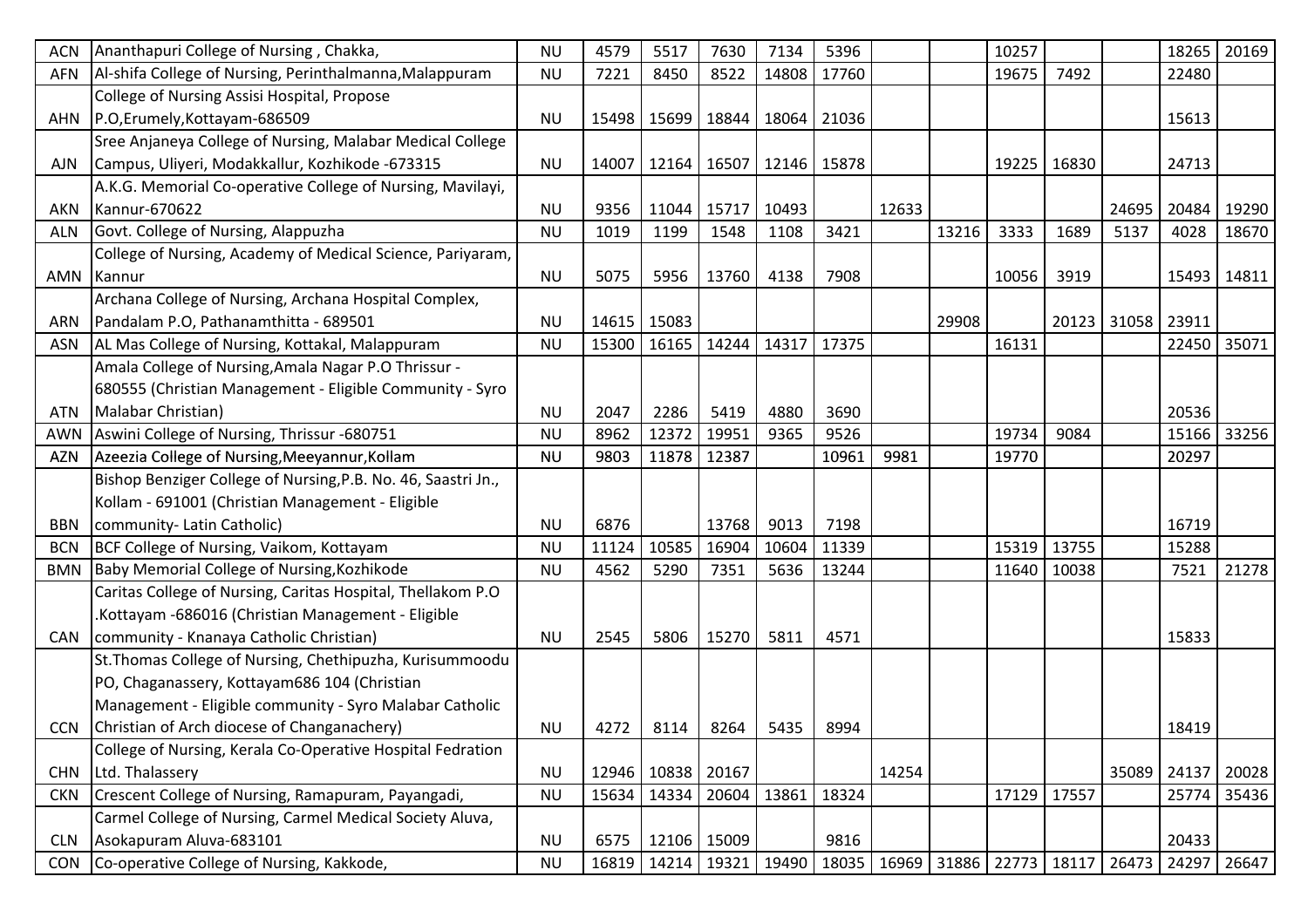|            | Canossa College of Nursing, ST. Martin De Porres Hospital,      |           |       |       |                               |       |       |       |       |       |             |       |       |       |
|------------|-----------------------------------------------------------------|-----------|-------|-------|-------------------------------|-------|-------|-------|-------|-------|-------------|-------|-------|-------|
|            | Cherukunnu, Kannur - 670301 (Christian Management -             |           |       |       |                               |       |       |       |       |       |             |       |       |       |
|            | Eligible community - Christian Community LC including           |           |       |       |                               |       |       |       |       |       |             |       |       |       |
| <b>CPN</b> | Anglo Indian and all denominations)                             | <b>NU</b> | 8569  |       | 14569 19495                   |       | 13340 |       |       |       |             |       | 23815 |       |
| <b>CRN</b> | Crescent College of Nursing, Alathur, Palakkad                  | <b>NU</b> | 14767 | 14226 | 18930                         |       | 13641 |       |       | 20060 | 13576       |       | 21681 |       |
|            | CSI College of Nursing, Karakonam,                              |           |       |       |                               |       |       |       |       |       |             |       |       |       |
| <b>CSN</b> | Thiruvananthapuram, (Minority status - Eligible community -     | <b>NU</b> | 7737  |       | 11603 14622                   | 8053  | 14543 |       |       |       |             |       | 18728 |       |
|            | Chitra Institute of Medical Sciences & Research Centre, M.C     |           |       |       |                               |       |       |       |       |       |             |       |       |       |
| <b>CTN</b> | Road, Pandalam, Pathanamthitta District- 689801                 | <b>NU</b> | 12408 | 14382 |                               |       |       | 14077 |       | 20119 |             | 26096 |       |       |
| <b>DCN</b> | Dhanalakshmi College of Nursing, Kannur -670002                 | <b>NU</b> | 21503 | 21644 | 26200                         | 29809 | 19092 | 22650 |       |       |             |       | 25934 |       |
|            | DM Wayanad Institute of Medical Sciences, Naseera Nagar,        |           |       |       |                               |       |       |       |       |       |             |       |       |       |
|            | DMN   Meppadi (P.O), Wayanad, Kerala                            | <b>NU</b> | 16811 | 14391 | 20380                         | 15394 | 18720 |       |       | 21584 | 18595       |       | 19677 | 25207 |
| <b>EKN</b> | Govt. College of Nursing, Kochi, Eranakulam                     | <b>NU</b> | 914   | 1175  | 1363                          | 1376  | 2595  | 1270  | 11324 | 5489  | 1022        |       | 5095  | 14946 |
|            | College of Nursing, EMS Memorial Co-operative Hospital,         |           |       |       |                               |       |       |       |       |       |             |       |       |       |
| EMN        | Perinthalmanna                                                  | <b>NU</b> | 9515  | 6491  | 7869                          |       |       | 11214 |       |       | 10026       |       | 19741 | 29147 |
| <b>ETN</b> | College of Nursing, Elite Mission Hospital, Thrissur-680007     | <b>NU</b> | 11470 | 12241 | 18263                         | 10546 | 10246 |       |       |       |             |       | 18094 |       |
|            | ST. Gregorios College of Nursing, Parumala P.O.,                |           |       |       |                               |       |       |       |       |       |             |       |       |       |
|            | Pathanamthitta Dist. 689626 (Christian Management -             |           |       |       |                               |       |       |       |       |       |             |       |       |       |
| <b>GCN</b> | Eligible Community - Orthodox Christian)                        | <b>NU</b> | 7539  |       | 13681   17919   19453   14067 |       |       |       |       |       |             |       | 20162 |       |
| GGN        | College of Nursing, Guru Group of Institute, Karukachal,        | <b>NU</b> | 18639 | 19836 | 22816                         | 23757 | 20779 |       |       |       |             |       | 25437 |       |
| <b>HCN</b> | Holy cross college of Nursing, Kottiyam, Kollam-691571          | <b>NU</b> | 4634  | 7004  | 9376                          | 11564 |       |       | 34896 |       |             | 18920 | 24067 |       |
|            | Holy Family College of Nursing, Muthalakodam                    |           |       |       |                               |       |       |       |       |       |             |       |       |       |
|            | Thodupuzha East P O, Idukki District - 685585 (Christian        |           |       |       |                               |       |       |       |       |       |             |       |       |       |
| <b>HFN</b> | Management - Eligible community - Syro Malabar Catholic         | <b>NU</b> | 4737  |       | 10178 16514                   |       |       |       |       |       |             |       | 19610 |       |
| <b>HRN</b> | Holy Cross College of Nursing, Adoor, Pathanamthitta            | <b>NU</b> | 9446  | 14314 |                               | 16371 | 15108 |       |       |       |             |       | 22733 |       |
|            | Indira Gandhi Co-operative college of Nursing, Gandhi           |           |       |       |                               |       |       |       |       |       |             |       |       |       |
| <b>IGN</b> | Nagar, Kochi                                                    | <b>NU</b> | 27839 |       | 29802 31261 19728             |       |       |       |       |       |             |       | 29545 |       |
|            | Institute of Nursing Science and Research, Malabar Cancer       |           |       |       |                               |       |       |       |       |       |             |       |       |       |
| <b>INN</b> | Centre, Moozhikkara, Thalassery, Kannur                         | <b>NU</b> | 17504 |       | 15928 13584                   |       | 15139 |       |       |       |             | 17201 | 24368 |       |
|            | St.Joseph's College of Nursing, Anchal.P.O, Kollam-691306       |           |       |       |                               |       |       |       |       |       |             |       |       |       |
| JAN        | (Christian Management - Eligible community-Syro                 | <b>NU</b> | 9087  | 13423 |                               |       | 10826 |       |       |       |             |       | 19742 |       |
|            | Little Flower College of Nursing, Jubilee Memorial              |           |       |       |                               |       |       |       |       |       |             |       |       |       |
| <b>JBN</b> | Hospital, Mead's Lane, Palayam, Trivandrum-34                   | <b>NU</b> | 8739  |       | 12723 11258                   |       | 8964  |       |       |       |             |       |       |       |
| <b>JCN</b> | Josco College of Nursing, Pandalam. (Womens' College)           | <b>NU</b> | 17436 | 17877 | 18126                         | 19254 |       | 13901 |       |       |             |       | 24410 |       |
| <b>JDN</b> | JDT Islam College of Nursing, Kozhikode                         | <b>NU</b> | 8782  | 9638  | 9133                          | 11986 | 16842 | 14830 |       |       |             |       | 18495 |       |
|            | ST. John's College of Nursing, St. John's Hospital, Kattappana- |           |       |       |                               |       |       |       |       |       |             |       |       |       |
|            | JHN 685515, Idukki(Dt.)                                         | <b>NU</b> | 6509  |       | 12892   18018   17601   10903 |       |       |       |       |       | 19608 18128 |       | 21567 |       |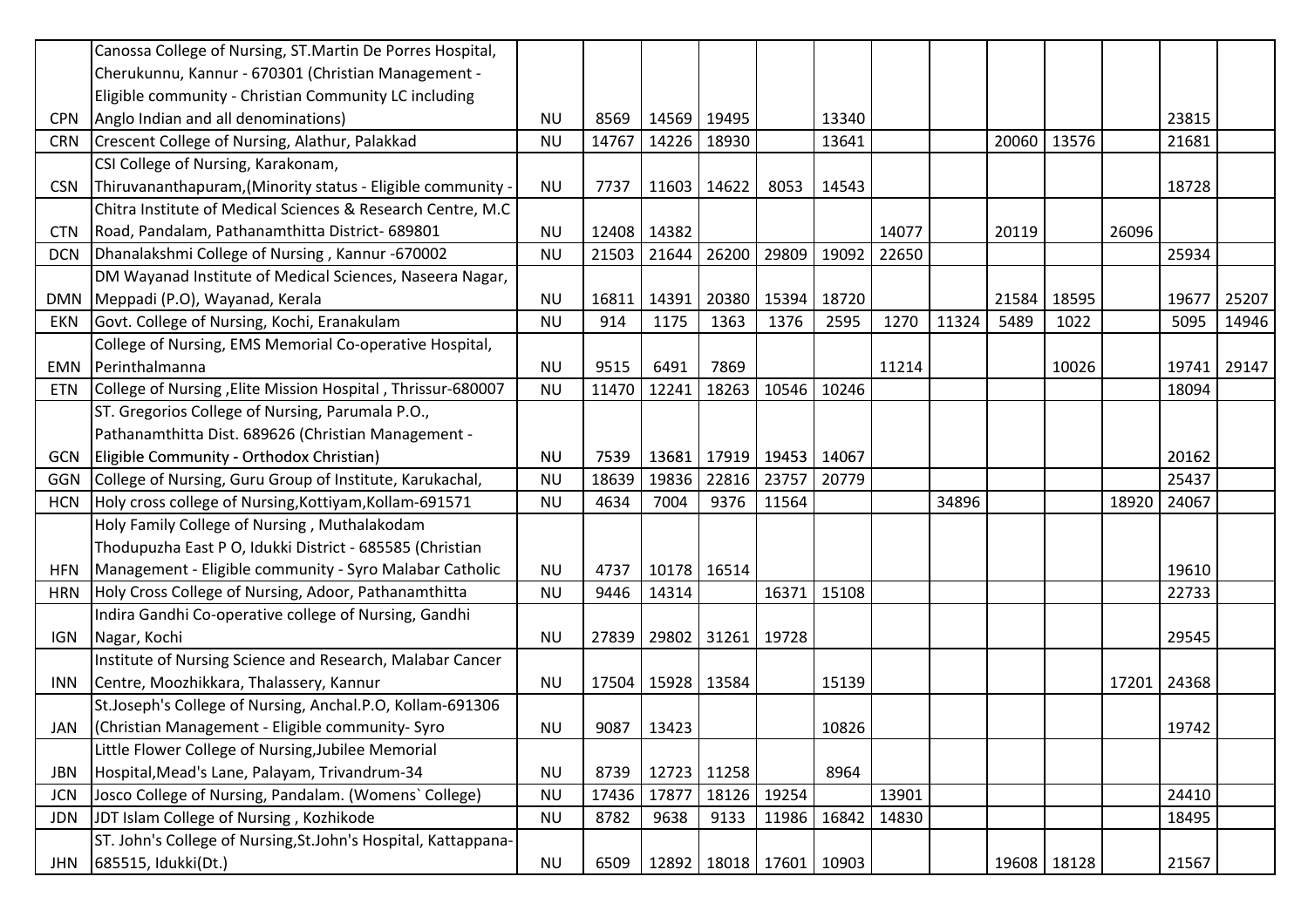|            | ST.Joseph's College of Nursing, Dharmagiri, Kothamangalam-        |           |       |                              |       |                   |       |       |             |       |             |       |       |       |
|------------|-------------------------------------------------------------------|-----------|-------|------------------------------|-------|-------------------|-------|-------|-------------|-------|-------------|-------|-------|-------|
| JKN        | 686691, Ernakulam                                                 | <b>NU</b> | 7051  | 13151                        | 19132 | 17099             | 9071  |       |             |       | 14238 18059 |       | 23062 |       |
|            | Jubilee Mission College of Nursing, P.B.NO.737, Jubilee           |           |       |                              |       |                   |       |       |             |       |             |       |       |       |
| <b>JMN</b> | Mission.P.O, Thrissur East-680005                                 | <b>NU</b> | 2369  | 3120                         | 8305  | 9355              | 7077  |       |             |       |             |       | 23575 |       |
| <b>KCN</b> | Karuna College of Nursing, Palakkad,                              | <b>NU</b> | 12391 | 15792                        | 15785 | 14519             | 18538 |       |             |       |             |       | 19995 |       |
|            | N S Memorial College of Nursing, Kollam District Co-              |           |       |                              |       |                   |       |       |             |       |             |       |       |       |
| <b>KDN</b> | operative Society Ltd. Palathara, Kollam                          | <b>NU</b> | 12733 | 17911                        | 17271 |                   |       |       | 17458 32449 |       |             | 27665 | 20534 |       |
| <b>KIN</b> | KIMS College of Nursing, Chempakamangalam, Korani,                | <b>NU</b> | 4142  | 7087                         | 6668  | 4189              | 5295  |       |             | 11857 | 6311        |       | 15292 |       |
| <b>KKN</b> | Govt. College of Nursing, Kozhikode                               | <b>NU</b> | 1024  | 781                          | 805   | 807               | 2912  |       | 7955        | 721   | 996         | 5134  | 4241  | 7978  |
| <b>KMN</b> | KMCT College of Nursing, Kozhikode                                | <b>NU</b> | 8481  | 13207                        | 9996  |                   | 13016 |       |             | 10347 | 9426        |       | 14157 | 33564 |
| <b>KNN</b> | College of Nursing, Kannur Medical College, Kannur -670612        | <b>NU</b> | 10175 | 16952                        | 21728 | 13146             |       |       |             | 13927 |             |       | 21766 | 29323 |
| <b>KTN</b> | Govt. Nursing College, Kottayam                                   | <b>NU</b> | 1092  | 970                          | 1564  | 1021              | 2379  |       | 17055       | 5667  | 579         | 6455  | 5446  | 17678 |
| <b>KVN</b> | K.V.M . College of Nursing Cherthala, Alapuzha                    | <b>NU</b> | 15676 | 16173                        | 16665 | 18355             | 19698 |       |             |       |             |       | 25291 |       |
| <b>KYN</b> | Koyili College of Nursing, Kannur-670604                          | <b>NU</b> | 7637  | 12898                        | 22043 | 8829              | 15995 |       |             | 14645 | 8882        |       | 23826 |       |
|            | Lourdes College of Nursing, Sidhi Sadan, Thrikkakkara,            |           |       |                              |       |                   |       |       |             |       |             |       |       |       |
| <b>LCN</b> | Eranakulam - 682021                                               | <b>NU</b> | 3887  | 6211                         | 7247  | 12117             | 4500  |       |             |       | 11744 10368 |       | 21512 |       |
| LDN        | Little Lourdes College of Nursing, Kidangoor.P.O, Kottayam-       | <b>NU</b> | 7595  | 12660                        | 16661 |                   |       |       |             |       | 20368       | 35551 | 23265 |       |
|            | Little Flower College of Nursing, Little Flower Hospital &        |           |       |                              |       |                   |       |       |             |       |             |       |       |       |
|            | Research Centre, P.B.No.23, Anganmaly, Eranakulam-                |           |       |                              |       |                   |       |       |             |       |             |       |       |       |
|            | 683572 (Christian Management - Eligible community - Syro          |           |       |                              |       |                   |       |       |             |       |             |       |       |       |
| LFN        | Malabar Catholic Christian)                                       | <b>NU</b> | 3323  | 6665                         | 16429 | 7528              | 4237  |       |             |       |             |       | 22454 |       |
|            | Lisie College of Nursing, Lisie Hospital, P.B.No.3053,Cochin-     |           |       |                              |       |                   |       |       |             |       |             |       |       |       |
|            | 682018 (Christian Management - Eligible community - Syro          |           |       |                              |       |                   |       |       |             |       |             |       |       |       |
| LHN        | Malabar Christian)                                                | <b>NU</b> | 1657  | 4380                         | 7061  | 2915              |       |       |             |       |             |       | 6576  |       |
|            | Lourde College of Nursing, Vellikkeel Road Junction, P.O          |           |       |                              |       |                   |       |       |             |       |             |       |       |       |
| LKN        | Ariyil, Via. Pattuvam, Taliparamba, Kannur - 670143               | <b>NU</b> | 14705 | 14026                        |       | 16958 13765 18483 |       |       |             |       | 17501 19234 |       | 24189 |       |
| LMN        | Laxmi Megham College of Nursing, Kanjangad, Pin-671315            | <b>NU</b> | 15073 | 18610                        | 22552 | 20440             | 22185 |       |             |       |             |       | 24740 |       |
|            | Mar Sleeva College of Nursing, Cherpunkal PO, Pala,               |           |       |                              |       |                   |       |       |             |       |             |       |       |       |
|            | MAN Kottayam - 686584                                             | <b>NU</b> | 7594  | 10632                        | 14078 |                   |       |       |             |       | 15905 14639 |       | 22485 |       |
|            | Mar Baselius College of Nursing, Kothamangalam,                   |           |       |                              |       |                   |       |       |             |       |             |       |       |       |
|            | MBN   Eranakulam. Minority status - Eligible community - Jacobite | <b>NU</b> | 4709  | 17932   16198   10033   8071 |       |                   |       |       |             |       |             |       | 21219 |       |
| <b>MCN</b> | Mother College of Nursing, Thrissur                               | <b>NU</b> | 12881 | 17155                        | 22652 | 17239             | 14499 |       |             |       | 16211 16195 |       | 22768 |       |
| <b>MDN</b> | College of Nursing, Malik Deenar Charitable Hospital,             | <b>NU</b> | 27753 | 32853                        | 27905 | 21243             |       |       |             | 19842 |             |       |       |       |
| <b>MEN</b> | MES College of Nursing, Perinthalmanna, Malappuram                | <b>NU</b> | 6338  | 8750                         | 6817  | 9043              | 13326 |       |             |       |             |       | 15917 |       |
| <b>MGN</b> | MGM, Muthoot College of Nursing, Kozhenchery,                     | <b>NU</b> | 13429 | 11478                        | 13969 |                   | 16063 |       |             |       | 19685 22265 |       | 22813 |       |
| <b>MIN</b> | MIMS College of Nursing, Malappuram                               | <b>NU</b> | 11763 | 9978                         | 15078 | 7804              | 15719 | 16489 |             |       | 13734       |       | 23662 |       |
| <b>MLN</b> | Moulana College of Nursing, Perinthalmanna, Malappuram            | <b>NU</b> | 10884 | 17246                        | 13759 | 11653             | 18217 |       |             | 18760 |             | 23291 | 17821 |       |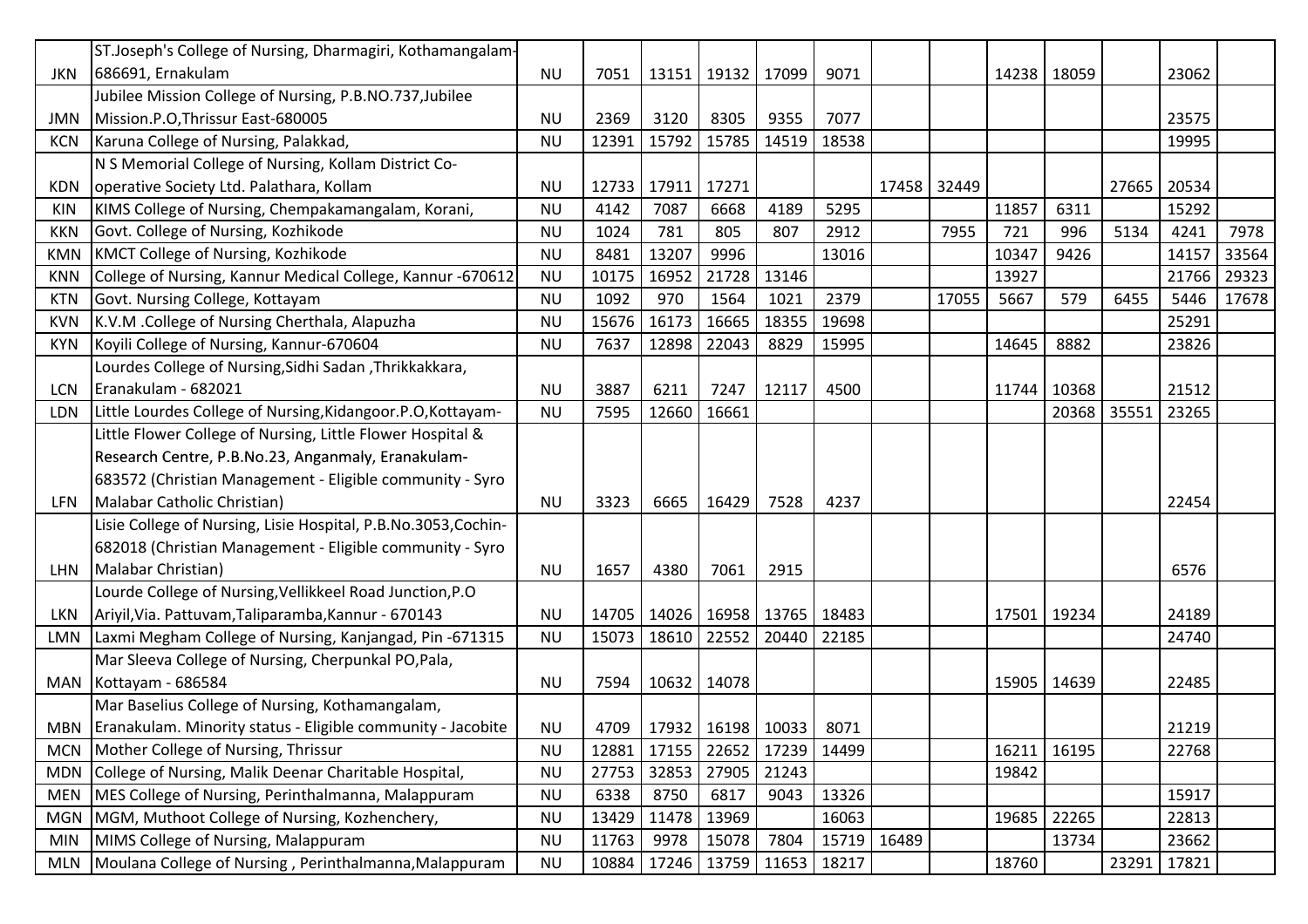|            | MMN   MGM Muthoot College of Nursing, Pathanamthitta         | <b>NU</b> | 9360  | 14014                                 | 17258 | 14185                         |             |       |       | 21727 | 26191       |       | 22380 |       |
|------------|--------------------------------------------------------------|-----------|-------|---------------------------------------|-------|-------------------------------|-------------|-------|-------|-------|-------------|-------|-------|-------|
|            | Mercy College of Nursing, Valakom, Kottarakara, Kollam       |           |       |                                       |       |                               |             |       |       |       |             |       |       |       |
|            | MRN   (Minority Status- Eligible Community - Christian)      | <b>NU</b> | 16348 | 18371                                 | 16832 | 16327 14957                   |             |       |       |       |             |       | 21127 | 33909 |
|            | Malankara Orthodox Syrian College of Nursing,                |           |       |                                       |       |                               |             |       |       |       |             |       |       |       |
|            | Kolencherry, Ernakulam-682311 (Christian Management -        |           |       |                                       |       |                               |             |       |       |       |             |       |       |       |
|            | MSN Eligible community -Malankara Orthodox Syrian Christian) | <b>NU</b> | 2508  | 6419                                  | 7838  |                               | 13934 11982 |       |       | 11783 | 5930        |       | 15426 |       |
|            | MTN   Medical Trust College of Nursing, Ernakulam            | <b>NU</b> | 3482  | 9871                                  | 5954  | 5574                          |             | 6265  |       | 11614 | 5436        |       | 22175 |       |
|            | Mercy College of Nursing, Mercy Hospital, Pothy,             |           |       |                                       |       |                               |             |       |       |       |             |       |       |       |
|            | MUN Midayikunnu.P.O, Thalayolaparambu, Kottayam-686605       | <b>NU</b> | 8479  | 10668                                 | 18572 |                               |             |       | 25801 |       |             |       | 21473 |       |
|            | Mount Zion College of Nursing, Chayalode, Ezhamkulam,        |           |       |                                       |       |                               |             |       |       |       |             |       |       |       |
|            | MZN Adoor, Pathanamthitta - 691556.                          | <b>NU</b> | 12001 | 15419 17717                           |       |                               |             |       |       |       |             |       | 23005 |       |
|            | Nightingale College of Nursing, Nedumangad,                  |           |       |                                       |       |                               |             |       |       |       |             |       |       |       |
|            | NCN Thiruvananthapuram                                       | <b>NU</b> | 16528 | 13001                                 | 19662 | 12844 12129                   |             |       |       | 21937 | 18768       |       | 20490 |       |
| <b>NHN</b> | Nehru College of Nursing, Vaniamkulam, Ottappalam,           | <b>NU</b> | 14326 | 17647                                 | 22739 | 15409 16446                   |             |       |       | 21490 | 16078       |       | 23214 |       |
|            | NIMS College of Nursing, Aralumoodu, Neyyattinkara,          |           |       |                                       |       |                               |             |       |       |       |             |       |       |       |
| <b>NIN</b> | Thiruvananthapuram                                           | <b>NU</b> | 8979  |                                       |       | 12509   13118   19939   11754 |             |       |       | 15279 | 11858       |       | 21537 |       |
| <b>NJN</b> | Najath College of Nursing, Aluva.                            | <b>NU</b> | 10122 | 17203                                 | 17231 | 11041                         | 16657       |       |       |       |             |       | 21592 |       |
|            | College of Nursing, Nirmala Medical Centre, Muvattupuzha     |           |       |                                       |       |                               |             |       |       |       |             |       |       |       |
|            | Ernakulam -686 661 (Christian Management - Eligible          |           |       |                                       |       |                               |             |       |       |       |             |       |       |       |
|            | NMN   community - Roman Catholic Syrian Christian)           | <b>NU</b> | 8236  | 13384                                 | 9291  |                               |             | 11929 |       |       |             |       | 20954 | 30964 |
|            | Nirmala College of Nursing, Nirmala Hospital,                |           |       |                                       |       |                               |             |       |       |       |             |       |       |       |
| <b>NRN</b> | Marikunnu.P.O, Kozghikode-673 012                            | <b>NU</b> | 5835  | 8110                                  |       | 10338 11649                   | 6522        |       |       |       |             |       | 19553 |       |
| <b>NTN</b> | National Hospital College of Nursing, Kozhikkode             | <b>NU</b> | 15118 | 12340                                 | 17687 | 11245                         |             |       |       |       | 13556       |       | 18478 | 25890 |
| <b>PCN</b> | Poyanil College of Nursing, Kozhenchery, Pathanamthitta      | <b>NU</b> | 12837 | 17266                                 | 23099 | 19064                         | 16099       |       |       |       |             |       | 23745 |       |
|            | Pushpagiri College of Nursing, Pushpagiri Institute of       |           |       |                                       |       |                               |             |       |       |       |             |       |       |       |
|            | Medical Science and Research Centre Tiruvalla -689 101       |           |       |                                       |       |                               |             |       |       |       |             |       |       |       |
|            | PGN   (Christian Management - Eligible community - Syro      | <b>NU</b> | 1553  | 4497                                  | 8870  | 2402                          | 3923        |       |       |       | 7074        |       | 7334  |       |
| <b>PHN</b> | Parabrahma College of Nursing, Oachira, Kollam               | <b>NU</b> | 15774 | 14554                                 | 19736 | 16255                         | 19507       |       |       |       |             |       | 21723 |       |
| <b>PRN</b> | P.R.S College of nursing, Kilipalam, Thiruvananthapuram      | <b>NU</b> | 11600 | 12237                                 | 15002 | 14536                         | 8966        |       |       |       |             |       | 18986 |       |
| <b>PVN</b> | P.V.S.College of Nursing, Kozhikkode                         | <b>NU</b> | 15478 | 12661                                 | 17409 |                               | 14789       |       |       | 12430 |             | 15972 | 17364 | 20950 |
| <b>RCN</b> | Ruckmoni College of Nursing, Vellarada,                      | <b>NU</b> |       | 16443   13331   21564   14031   19455 |       |                               |             |       |       |       |             |       | 24041 |       |
|            | RDN Red Crescent College of Nursing, Feroke, Kozhikode       | <b>NU</b> | 15310 | 13257                                 | 14756 |                               | 13160 16432 |       |       | 15893 | 23031       |       | 21391 |       |
|            | San Joe College of Nursing, Pulluvazhy P.O., Perumbavoor -   |           |       |                                       |       |                               |             |       |       |       |             |       |       |       |
|            | 683541, Ernakulam .(Christian Management - Eligible          |           |       |                                       |       |                               |             |       |       |       |             |       |       |       |
|            | SAN   community - Roman Catholic Syrian Christian)           | <b>NU</b> | 7180  | 14154                                 |       |                               |             |       |       |       | 10235 17931 |       | 22722 |       |
|            | Saraswathi College of Nursing, Parassala,                    |           |       |                                       |       |                               |             |       |       |       |             |       |       |       |
|            | SCN Thiruvananthapuram 695502                                | <b>NU</b> |       | 14671   17670   15672   22526         |       |                               |             | 15267 |       |       | 13173       |       | 23955 |       |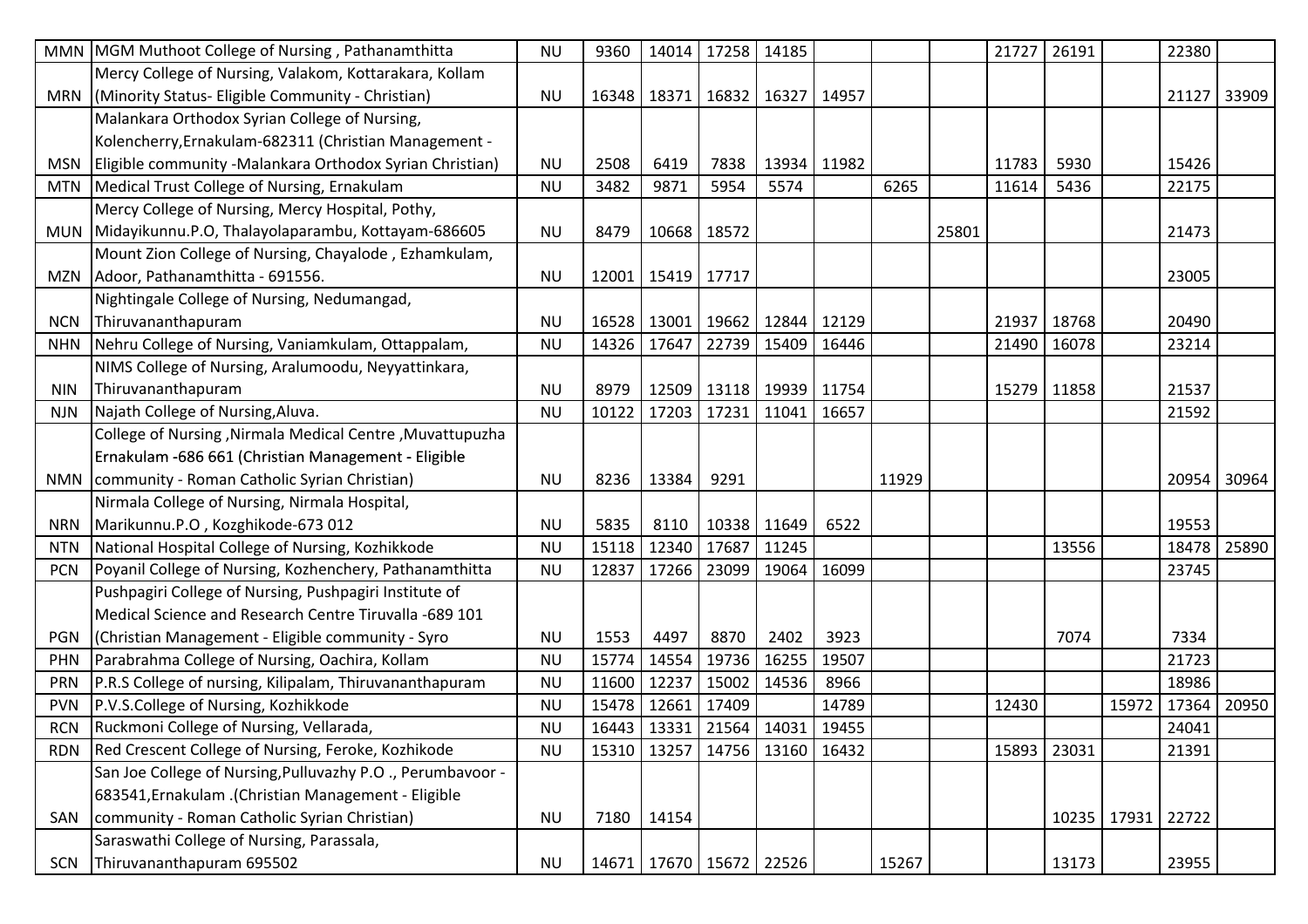| <b>SDN</b> | Seventh Day Adventist College of Nursing, Ottapalam            | <b>NU</b> | 17211 | 14571                 | 20917 | 13208                         |       |      |       |       |       |               | 14662 |             |
|------------|----------------------------------------------------------------|-----------|-------|-----------------------|-------|-------------------------------|-------|------|-------|-------|-------|---------------|-------|-------------|
| <b>SEN</b> | SIMET College of Nursing, Palluruthy, Ernakulam                | <b>NU</b> | 3947  | 4426                  | 5839  | 12794                         | 4971  |      |       | 7339  |       | 19738         | 8412  | 30673       |
| <b>SFN</b> | S.P.Fort College of Nursing, Perumthanni, ,                    | <b>NU</b> | 8746  | 12786                 | 9005  | 11016                         |       |      |       | 17017 |       |               | 23229 |             |
|            | Sree Gokulam Nursing College, Venjaramoodu,                    |           |       |                       |       |                               |       |      |       |       |       |               |       |             |
| SGN        | Thiruvananthapuram                                             | <b>NU</b> | 7223  | 8573                  | 9945  | 22796                         |       | 8603 |       | 18993 | 8506  |               |       | 18173 33203 |
|            | Snehodaya College of Nursing, Sacred Heart Mission,            |           |       |                       |       |                               |       |      |       |       |       |               |       |             |
|            | HospitalTrust, Pullur. P.O., Irinjalakuda, Thrissur-680683     |           |       |                       |       |                               |       |      |       |       |       |               |       |             |
|            | (Christian Management - Eligible community - Syro Malabar      |           |       |                       |       |                               |       |      |       |       |       |               |       |             |
| <b>SHN</b> | Catholic Christian)                                            | <b>NU</b> | 9399  | 13473                 |       |                               | 13713 |      |       |       |       |               | 21605 |             |
| SIN        | SIMET College of Nursing, Muttathara, Thiruvananthapuram       | <b>NU</b> | 6594  | 5875                  | 5595  | 8389                          | 4072  |      |       |       | 6373  |               | 20829 |             |
|            | ST. James College of Nursing, River Bank Govt. Hospital        |           |       |                       |       |                               |       |      |       |       |       |               |       |             |
|            | Road, Chalakudy Thrissur - 680307(Christian Management -       |           |       |                       |       |                               |       |      |       |       |       |               |       |             |
| <b>SJN</b> | Eligible community - Syrian Christian)                         | <b>NU</b> | 4929  | 7482                  |       | 14219                         | 5813  |      |       |       |       |               | 22179 |             |
| <b>SKN</b> | SIMET College of Nursing, Uduma, Kasargode.                    | <b>NU</b> | 14410 | 15466                 | 15463 | 11526                         | 7372  | 9838 |       | 14825 |       |               | 24437 | 19137       |
| SON        | Santhi College of Nursing, Kozhikode -673582                   | <b>NU</b> | 11273 | 16137                 | 19444 | 13015                         |       |      |       | 13980 | 12000 | 25384         | 16146 |             |
| <b>SPN</b> | SI-MET College of Nursing, Malampuzha, Palakkad                | <b>NU</b> | 9434  | 7488                  | 14425 | 6416                          | 6354  |      |       |       | 12630 |               | 14368 |             |
|            | Samaritan College of Nursing, Samaritan                        |           |       |                       |       |                               |       |      |       |       |       |               |       |             |
|            | Hospital, Pazhanganad, Kizhakkambalam-683562, Ernakulam        |           |       |                       |       |                               |       |      |       |       |       |               |       |             |
|            | (Christian Management - Eligible community - Syro Malabar      |           |       |                       |       |                               |       |      |       |       |       |               |       |             |
|            | SRM Catholic Christian)                                        | <b>NU</b> | 6449  | 12601                 |       |                               |       |      |       | 18246 |       | 12145         | 22886 |             |
|            | S.H. College of Nursing, Green Gardens, Cherthala,             |           |       |                       |       |                               |       |      |       |       |       |               |       |             |
| SRN        | Alappuzha - 688524                                             | <b>NU</b> | 6696  | 7333                  |       | 16875                         | 6717  |      |       |       |       |               | 23782 |             |
| SSN        | Sree Sudheendra College of Nursing, Ernakulam-682303           | <b>NU</b> | 16297 | 10860                 | 21440 |                               |       |      |       | 16394 | 12165 | 20736         | 21388 |             |
| <b>STN</b> | St. Thomas College of Nursing Kattanam, Alappuzha              | <b>NU</b> | 15256 | 12052                 | 17259 |                               | 19113 |      |       | 13597 | 23511 |               | 23527 |             |
|            | Sivagiri S.N.Medical Mission College of Nursing, Varkala,      |           |       |                       |       |                               |       |      |       |       |       |               |       |             |
|            | SVN Thiruvananthapuram                                         | <b>NU</b> | 8999  | 11520                 | 14902 |                               | 9121  |      |       |       |       | 16989   15396 | 22849 |             |
|            | Thiruhrudaya College of Nursing, S.H. Medical Centre,          |           |       |                       |       |                               |       |      |       |       |       |               |       |             |
| <b>THN</b> | Nagampadom, Kottayam - 686001                                  | <b>NU</b> | 5550  | 11519                 | 6264  |                               | 7934  |      |       | 19400 |       |               | 7569  |             |
| TKN        | Travancore College of Nursing, Mylapore, Kollam                | <b>NU</b> | 13704 | 14054                 | 12667 | 17703                         | 14299 |      |       | 15781 | 18287 |               | 22817 |             |
|            | Thiruvalla Medical Mission College of Nursing, Thiruvalla,     |           |       |                       |       |                               |       |      |       |       |       |               |       |             |
|            | TMN  (Minority Status - Eligible Community-Brethren Community) | <b>NU</b> |       | 11069   13104   16617 |       |                               |       | 8112 |       |       |       |               | 18665 |             |
| <b>TRN</b> | Govt. College of Nursing, Thrissur                             | <b>NU</b> | 1480  | 1216                  | 1736  | 953                           | 3687  |      | 6927  | 6240  | 881   |               | 6258  | 16129       |
| <b>TVN</b> | Govt. College of Nursing, Thiruvananthapuram                   | <b>NU</b> | 1096  | 1138                  | 1455  | 771                           | 747   | 651  | 24789 | 1027  | 566   | 6643          | 3204  | 13198       |
|            | Institute of Nursing Education, School of Medical Education,   |           |       |                       |       |                               |       |      |       |       |       |               |       |             |
|            | UCN Chuttipara, Pathanamthitta                                 | <b>NU</b> | 20613 | 25195                 | 36541 | 21552                         |       |      |       | 15475 |       |               | 24070 |             |
|            | Institute of Nursing Education, School of Medical Education,   |           |       |                       |       |                               |       |      |       |       |       |               |       |             |
|            | UGN Arppokkara, Gandhi Nagar, Kottayam                         | <b>NU</b> |       |                       |       | 10829   14016   26630   23683 |       |      |       | 24306 |       |               | 33112 |             |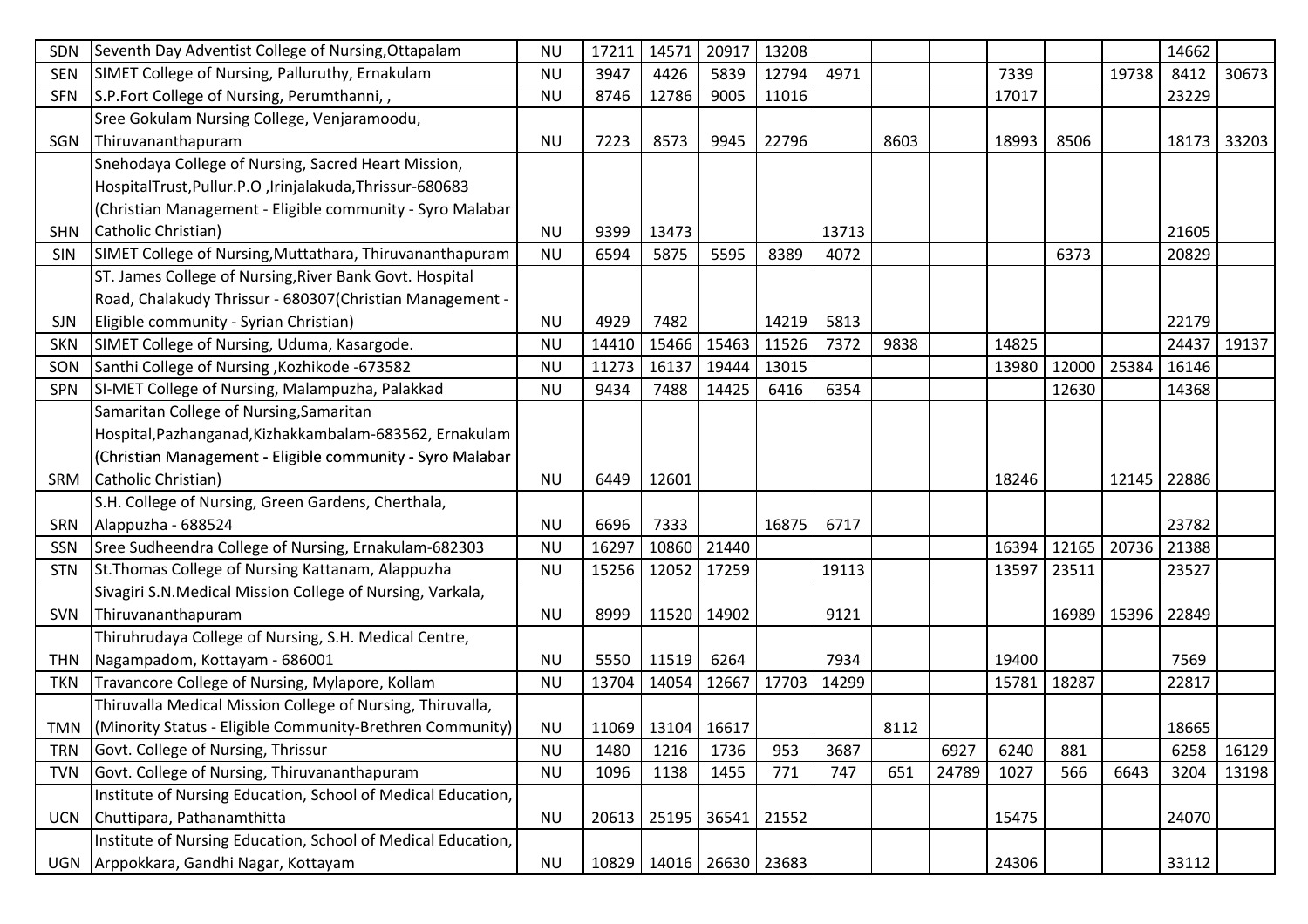|            | Institute of Nursing Education, School of Medical Education,   |           |       |             |                               |            |       |       |       |       |       |       |                                       |             |
|------------|----------------------------------------------------------------|-----------|-------|-------------|-------------------------------|------------|-------|-------|-------|-------|-------|-------|---------------------------------------|-------------|
|            | UKN Puthuppally, Kottayam                                      | <b>NU</b> | 16030 |             | 22743 28323                   | 12783      |       |       |       | 28422 |       |       |                                       | 28390 32908 |
|            | Institute of Nursing Education, School of Medical Education,   |           |       |             |                               |            |       |       |       |       |       |       |                                       |             |
|            | ULN Pala, Kottayam                                             | <b>NU</b> | 22709 | 24683 18307 |                               | 25958      |       |       |       | 30775 |       |       |                                       | 29289 32435 |
|            | Institute of Nursing Education, School of Medical Education,   |           |       |             |                               |            |       |       |       |       |       |       |                                       |             |
|            | UMN Manimalakunnu, Koothattukulam                              | <b>NU</b> | 29929 |             | 30557 31425 21726             |            |       |       |       |       |       |       | 34191                                 |             |
|            | Institute of Nursing Education, School of Medical Education,   |           |       |             |                               |            |       |       |       |       |       |       |                                       |             |
| <b>UNN</b> | Nedumkandam, Kattappana, Idukki                                | <b>NU</b> | 28940 |             | 31908 21292 24575             |            |       |       |       | 31651 | 20663 |       |                                       | 24108 22355 |
| <b>UPN</b> | Upasana College of Nursing, kollam                             | <b>NU</b> | 15613 | 17401       | 19563                         | 13736      | 15703 |       |       | 18330 | 14650 |       | 21437                                 |             |
| <b>VCN</b> | Vijaya College of Nursing, Kottarakkara, Kollam                | <b>NU</b> | 11368 | 16182       | 14968                         | 16021      | 14398 |       |       | 15402 | 6336  |       | 16836                                 | 32442       |
| <b>VKN</b> | Vinayaka College of Nursing, sulthan bathery, Wayanad -        | <b>NU</b> | 16845 | 17930       | 23194                         | 16082      | 18861 |       |       |       |       |       | 23153                                 |             |
|            | Velankanni Matha College of Nursing, Thellakom, Kottayam-      |           |       |             |                               |            |       |       |       |       |       |       |                                       |             |
|            | VMN 686630, Kerala                                             | <b>NU</b> | 16094 |             | 12923   17751   17371         |            |       | 7879  |       |       |       | 36420 | 17769                                 |             |
| <b>VNN</b> | V.N.S.S.College of Nursing, Karbala jn., Kollam                | <b>NU</b> | 16252 | 14242       | 22448                         | 17814      | 17218 |       |       | 18716 |       |       | 23381                                 |             |
|            | Well Care College of Nursing, Pampara, Vettikkal, P.O.,        |           |       |             |                               |            |       |       |       |       |       |       |                                       |             |
| <b>WCN</b> | Mulamthuruthi, Ernakulam                                       | <b>NU</b> | 21333 | 36105       | 22000                         | 25086      |       |       |       |       |       |       | 23816                                 |             |
| <b>WFN</b> | West Fort College of Nursing, Thrissur                         | <b>NU</b> | 12730 | 10885       | 22830                         | 11225      | 15973 |       |       | 16184 | 17799 |       | 24454                                 |             |
| <b>AFO</b> | Ahalia School of Optometry, Palakkad                           | <b>OP</b> | 6788  | 4544        | 3625                          | 8562       | 7027  |       |       |       |       |       | 10390                                 | 29353       |
|            | Sree Anjaneya College of Paramedical Sciences, MMC,            |           |       |             |                               |            |       |       |       |       |       |       |                                       |             |
| AJO -      | Modakkalloor, Ulliyeri, Kozhikode                              | <b>OP</b> | 7177  | 7079        | 7920                          | 5232       | 10351 |       |       |       |       |       | 8240                                  |             |
|            | AKG Co-Operative Institute of Health Sciences, AKG             |           |       |             |                               |            |       |       |       |       |       |       |                                       |             |
| AKO        | Memorial Co-Operative Hospital, Mavilayi, Kannur               | <b>OP</b> | 15406 | 13229       | 13085                         |            | 24462 | 29347 |       |       | 13265 | 35936 | 23781                                 | 30953       |
|            | Al-Shifa College of Paramedical Sciences, Lemonvalley,         |           |       |             |                               |            |       |       |       |       |       |       |                                       |             |
| <b>ALO</b> | Angadippuram, Perinthalmanna, Malappuram District              | OP        | 5618  |             | 6138                          |            | 5851  |       |       | 11838 | 7402  |       | 10009                                 |             |
| ASO        | Al Salama College of Optometry, Perinthalmanna,                | OP        | 8984  | 5149        | 3374                          |            |       |       |       | 9361  | 16232 | 12531 | 7705                                  |             |
| KMO        | Govt.Medical College, Kozhikode                                | <b>OP</b> | 956   | 700         | 627                           | 1923       | 2574  |       |       |       |       |       | 6754                                  |             |
| <b>LIO</b> | Little Flower Institute of Medical Sciences & Research,        | <b>OP</b> | 2125  | 2428        | 3155                          |            |       | 4724  | 10664 |       |       |       | 9670                                  |             |
|            | Medical Trust Institute of Medical Sciences, MTIMS, Seaport    |           |       |             |                               |            |       |       |       |       |       |       |                                       |             |
|            | MTO   Airport Road, Irumpanam, Ernakulam - 682309              | OP        | 3504  | 1667        | 1664                          |            |       |       |       |       |       |       |                                       |             |
|            | Susruta School of Optometry & Visual Sciences C/o. Giridhar    |           |       |             |                               |            |       |       |       |       |       |       |                                       |             |
|            | SSO   Eye Institute, Ponneth Temple Road, Kadavanthra, Cochin- | OP        | 2581  | 3911        |                               | 3565 14179 |       |       |       |       |       |       | 7139                                  |             |
|            | Regional Institute of Opthalmology (Govt.Medical College),     |           |       |             |                               |            |       |       |       |       |       |       |                                       |             |
| TMO        | Red Cross Road, Thiruvananthapuram                             | <b>OP</b> | 1035  | 1094        | 609                           | 1459       | 4341  |       |       |       |       |       | 6040                                  |             |
| <b>MCT</b> | Government. Medical College, Thiruvananthapuram                | PT        | 644   |             |                               |            |       |       |       |       |       |       |                                       |             |
| <b>MKT</b> | Government. Medical College, Kozhikode                         | PT        | 47    |             |                               |            |       |       |       |       |       |       |                                       |             |
|            | AKG Co-operative Institute of Health Sciences, AKG             |           |       |             |                               |            |       |       |       |       |       |       |                                       |             |
| AKP        | Memorial Hospital, Kannur                                      | PY        | 21595 |             | 23641 33152 12086 29300 20386 |            |       |       |       |       |       |       | 24741   17230   27308   34135   36719 |             |